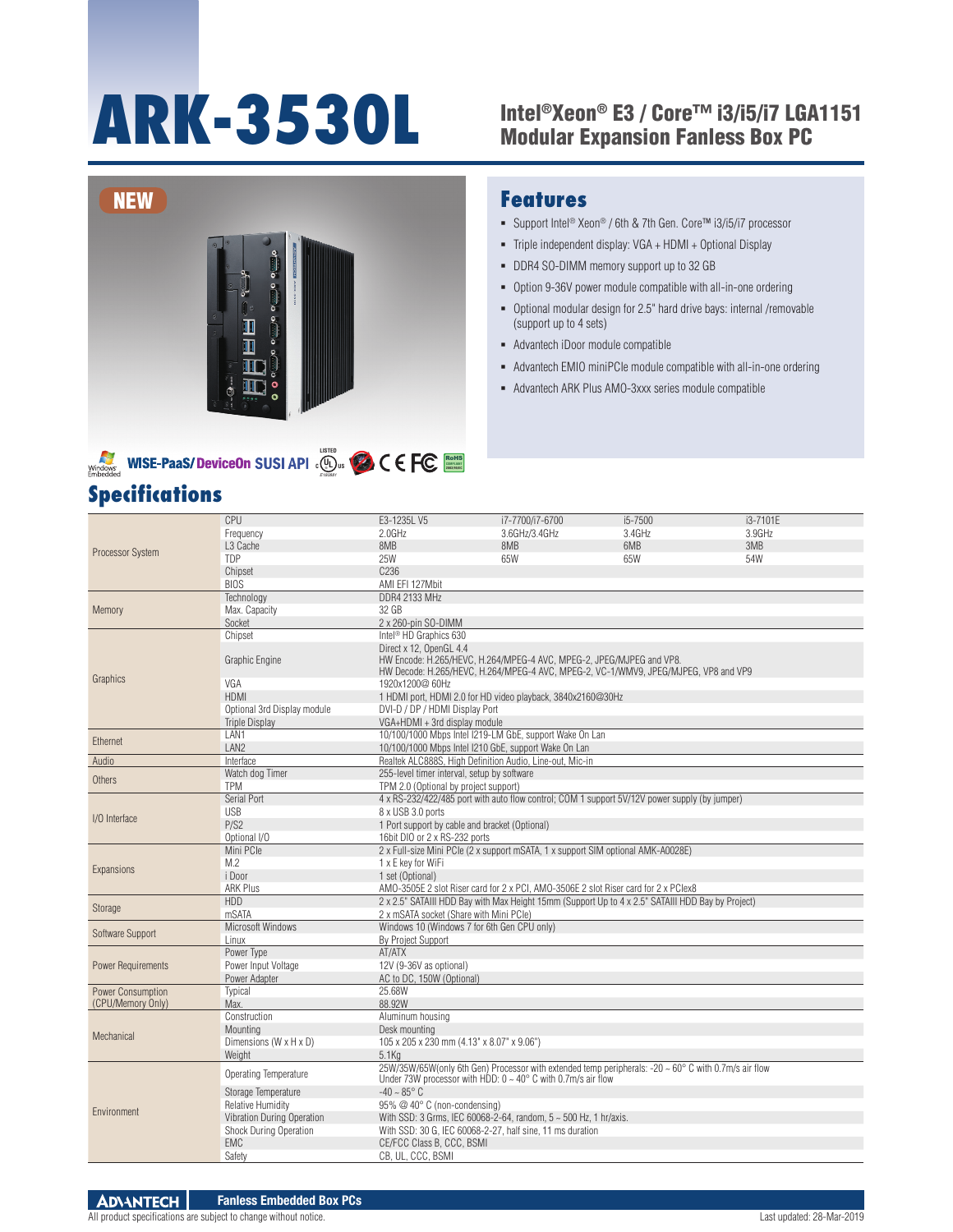## ARK-3530L





## **Ordering Information**

| Part No.       | <b>CPU</b>             | DDR4         | <b>GbE</b> | <b>VGA</b> | <b>HDMI</b> | <b>Option 3rd</b><br>display module | RS-232/422/485 USB | <b>MiniPCle</b> |  | SIM M.2 DC Input | <b>Expansion</b> |
|----------------|------------------------|--------------|------------|------------|-------------|-------------------------------------|--------------------|-----------------|--|------------------|------------------|
| ARK-3530L-00A1 | LGA1151<br>Socket Type | Up to 32GB 2 |            |            |             |                                     |                    |                 |  |                  | Optional         |

Note: CPU/Memory/Storage and operating system bundled by request.

## **Packing List**

| <b>Part Number</b> | <b>Description</b>               |
|--------------------|----------------------------------|
|                    | ARK-3530L Unit                   |
|                    | User Manual (Simplified Chinese) |
|                    | China RoHS                       |

## **Embedded OS**

| <b>Part Number</b> | <b>Description</b>                              |
|--------------------|-------------------------------------------------|
| 20706WX6HS0006     | WIN10 IoT LTSB 64bit for Xeon and Core i7       |
| 20706WX6VS0012     | WIN10 IoT LTSB 64bit for Core i3/i5 and Celeron |